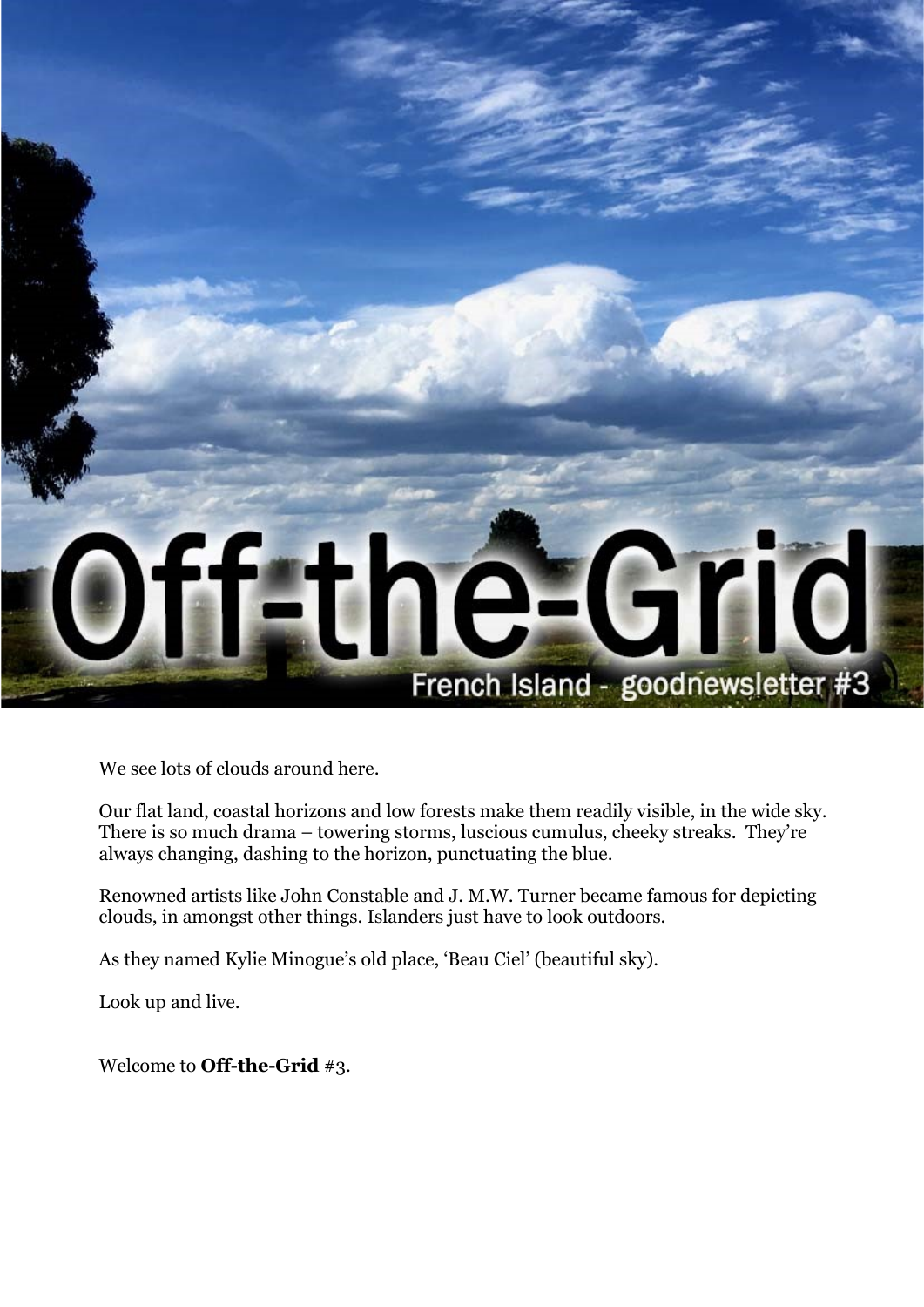# **Hot Tips**

Planning on a lot of propagating but keep running out of seed trays. Here's a good idea that is so damn obvious, I wish I'd thought of it myself. Recycle plastic containers. These purple ones once contained pork fillets. To make drainage holes in the bottom, heat the tip of a long metal skewer, in your gas flame (2-3 seconds) then poke about a dozen holes in each tray. Bingo. Tray tip courtesy of **French Island Landcare**.

**Safety Warning:** Fire is dangerous. If your fingers get burnt doing this, it's probably time to move back to the mainland.



These are baby lettuces. In a few weeks they will be for sale at the general store, on the Landcare table. It's part of their range of handy vegie seedlings, available for home gardeners. Check it out.

### **Credit where it's due**

It was starting to get quite dodgy up Coast Road. The potholes were savage and a deep puddle near Linley Swamp was literally drowning engines.

You could waste your whole life whingeing about the roads, but not in this case. As he has done for many years, Ian Jeremiah got out his tractor and did a lot of grading and smudging, getting the road back into drivable condition. No fuss, just got it done. A dozen families/households live along Coast Road - great work Ian.



The puddle remains a bigger issue.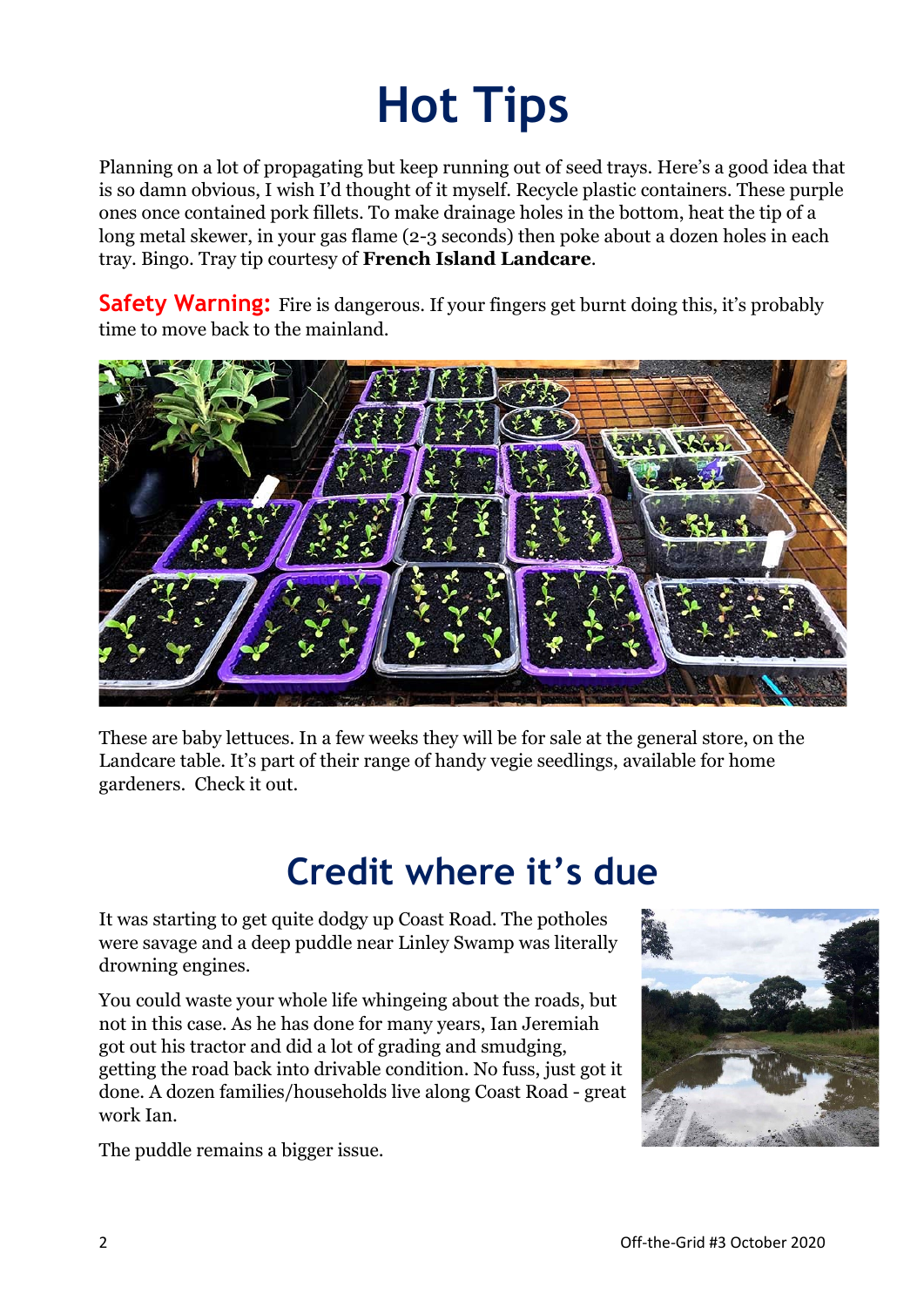## **Gentleman Jimmy**

If you took the whole population of Victoria, removed all the "normal" people, who would be left?

And how many of them live on French Island? Some days it feels… umm….

One of the good things about this place is the diverse mix. Difference is healthy, in nature and in life, essential for survival.

Off the Grid pays tribute to our diverse characters. Today it's Jimmy Dalton, local legend and good neighbour to all. Thanks Jimmy, those eyes have a seen a lot.

This portrait was painted by Alison Pathirana, daughter of Maurice and Glenys Ralph. We think she nailed it.



## **One Last Thing**

I was chatting on the ferry, to a fellow islander, who said they have no good news to share in the newsletter, because everything is too miserable these days. This is not OK.

Let's help her. Do you have a positive idea, a story, a picture, a recipe, some community information, something you did, or someone else? It doesn't have to be mind-blowing, just 'good' news. The more people, the more stories, the better.

**Off-the-Grid** is an unaffiliated, unconstrained publication – every the  $15<sup>th</sup>$  of the month. If you, or someone you know, likes it, send your name to [New Subscriber.](mailto:frenchislandotg@gmail.com?subject=New%20Subscriber)

Editor - Alan Pentland

To stop receiving **Off-the-Grid** send **STOP** to [Unsubscribe](mailto:frenchislandotg@gmail.com?subject=UNSUBSCRIBE)